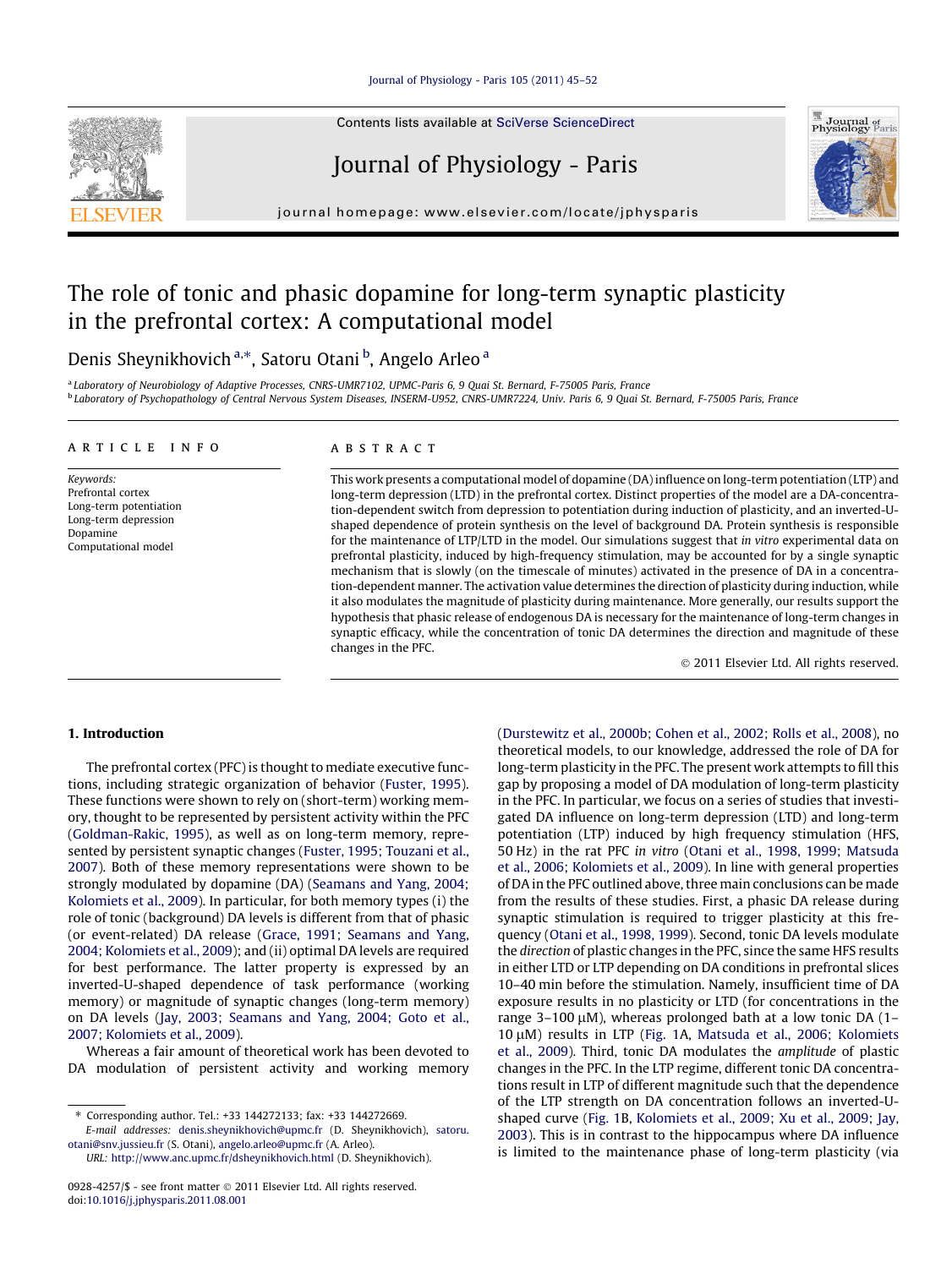<span id="page-1-0"></span>

Fig. 1. Experimental evidence for DA-dependent switch from LTD to LTP (A) and an inverted-U-shaped dependence of LTP amplitude on tonic DA concentration (B). (A) A high-frequency stimulation (50 Hz) resulted in no-change (when 4 trains were delivered) or LTD (when six trains were delivered) in vitro, when no tonic DA was present in the bath (0 tonic DA condition). In contrast, when DA concentration was set to 3 μM, the same stimulation resulted in LTP, when applied after 40 min DA bath (3 μM tonic DA condition). (B) Bars denote the amplitude of LTP, induced by the HFS at different concentrations of tonic DA in the bath. At 3 µM LTP amplitude was significantly different compared to non-DA condition (\*\* denotes p < 0.01). The amplitude of plasticity was measured by the initial rising slope of excitatory post-synaptic potential (i.e. 1 ms from the onset) ±SE. Adapted from [Kolomiets et al. \(2009\)](#page-7-0) with permission.

cAMP-dependent pathways, [Frey and Morris, 1998 and Navakkode](#page-7-0) [et al., 2004, 2007](#page-7-0) suggesting) that direction of plasticity (which is determined during induction) is DA-independent.

In this modeling study we sought to understand how known properties of tonic and phasic DA modulation in the PFC can lead to observed changes in direction and magnitude of long-term plasticity. In our model, the direction of plasticity is determined by DA influence during plasticity induction while the plasticity amplitude is determined by DA influence during maintenance phase of LTP. Our simulations suggest that DA actions during both phases can be accounted for by considering DA-dependent activation of a single synaptic mechanism.

## 2. Model of synaptic plasticity under DA influence

In our model of long-term plasticity an artificial neuron is first exposed to a 'bath period' with different DA conditions and then stimulated by high-frequency synaptic input. As a result of stimulation, synapses of the neuron can undergo plastic changes that occur in two phases, plasticity induction and plasticity maintenance, as described below. The evolution of the average synaptic strength is monitored after the stimulation to see whether longterm synaptic changes were induced.

All simulations were performed using NEURON software (version 7.1, [Carnevale and Hines, 2006\)](#page-7-0).

#### 2.1. Neuron model

We used a two-compartment model neuron with compartment sizes and passive parameters taken from the study of [Durstewitz](#page-7-0) [and Seamans \(2002\)](#page-7-0). A two-compartment neuron model was chosen to reflect spatial structure of layer V PFC pyramidal neurons that have long apical dendrites (>500 µm, [Seamans et al., 1997\)](#page-7-0) extending to layers I–II where electrical stimulation was applied in the experimental studies ([Otani et al., 1998; Kolomiets et al., 2009](#page-7-0)). Ionic conductances,  $Ca^{2+}$  and  $K^+$  dynamics were modeled identically to the same study, except that slow potassium current  $I_{Kslow}$  with con-ductance 1.0 mS/cm<sup>2</sup> was added which was modeled as in [Schreiber](#page-7-0) [et al. \(2004\)](#page-7-0). The model neuron had  $N = 100$  synapses with a plastic AMPA and non-plastic NMDA conductance each. Synaptic currents were modeled by double exponential functions with maximal AMPA and NMDA synaptic conductances  $g_{AMPA,max} = 4$  nS  $(g_{NMDA,max} =$ gAMPA,max/50) and short-term depression with utilization parameter  $U_{\text{SE}}$  = 0.6 and recovery time constant  $t_{\text{rec}}$  = 800 ms [\(Tsodyks and](#page-7-0) [Markram, 1997; Durstewitz and Gabriel, 2007](#page-7-0)). To model plasticity, synaptic conductances were scaled by efficacies  $w_n$  ( $n = 1, \ldots, N$ ) that were initialized at  $w_n(0) = \hat{w} = 1$  and remained fixed for NMDA conductances, while for the AMPA conductances they were updated according to the synaptic plasticity rules described in the following sections.

The conductance of the slow potassium current  $g_{Kslow}$  and peak synaptic conductances (gAMPA,max, gNMDA,max) were tuned to reproduce voltage responses of PFC neurons to step currents and HFS recorded in vitro (neuron recording data provided by Otani, see also [Kolomiets et al., 2009\)](#page-7-0), see Section 3.

### 2.2. DA influence during a 'bath period'

A principal feature of the DA-dependent switch from LTD to LTP is that the same high frequency stimulation results in either potentiation or depression, depending on the DA conditions in the slice during 10–40 min time period before the stimulation (Fig. 1A, [Matsuda et al., 2006; Kolomiets et al., 2009\)](#page-7-0). This suggests that the direction of synaptic changes, at least in the PFC, depends not only on how the synapse is stimulated but also on a long-term (i.e. on the time scale of tens of minutes) history of the synapse before the stimulation.

On the basis of these data, we propose that the presence of DA in the bath slowly (i.e. at the time scale of tens of minutes) activates an identified intracellular process, such that its level of activation at the time of the stimulus arrival determines the direction of plasticity. For clarity, we describe this process in terms of an activation of a putative DA-dependent kinase (DAK, see [Fig. 2A](#page-2-0)), although in reality it may correspond to a combined action of multiple kinases and/or phosphatases (such as those implicated in DA-activated cascade including adenylyl cyclase 5 (AC5), cyclic adenosine monophosphate (cAMP), protein kinase A (PKA), protein phosphatase 2A (PP2A) and dopamine- and cAMP-regulated neuronal phosphoprotein (DARPP-32)). Detailed models of this signaling pathway in striatal neurons [\(Lindskog et al., 2006; Nakano et al., 2010](#page-7-0)) suggest the importance of a positive feedback loop between DA-dependent activation of PKA, PP2A and DARPP32. This is taken into account in our model by describing the activation of DAK by an autocatalytic process:

$$
\frac{d[\text{DAK}]}{dt} = -a \cdot [\text{DAK}]^2 + b \cdot \beta([\text{DA}]_{\text{to}}) \cdot [\text{DAK}] \tag{1}
$$

with rate coefficients  $a = b = 0.0033$  s<sup>-1</sup>. The [DA]<sub>to</sub> denotes tonic DA concentration in the slice (set to either 0, 1, 3, or  $10 \mu M$  in the simulations below). The experimentally observed dependence of the amplitude of plasticity on DA concentration in the slice is taken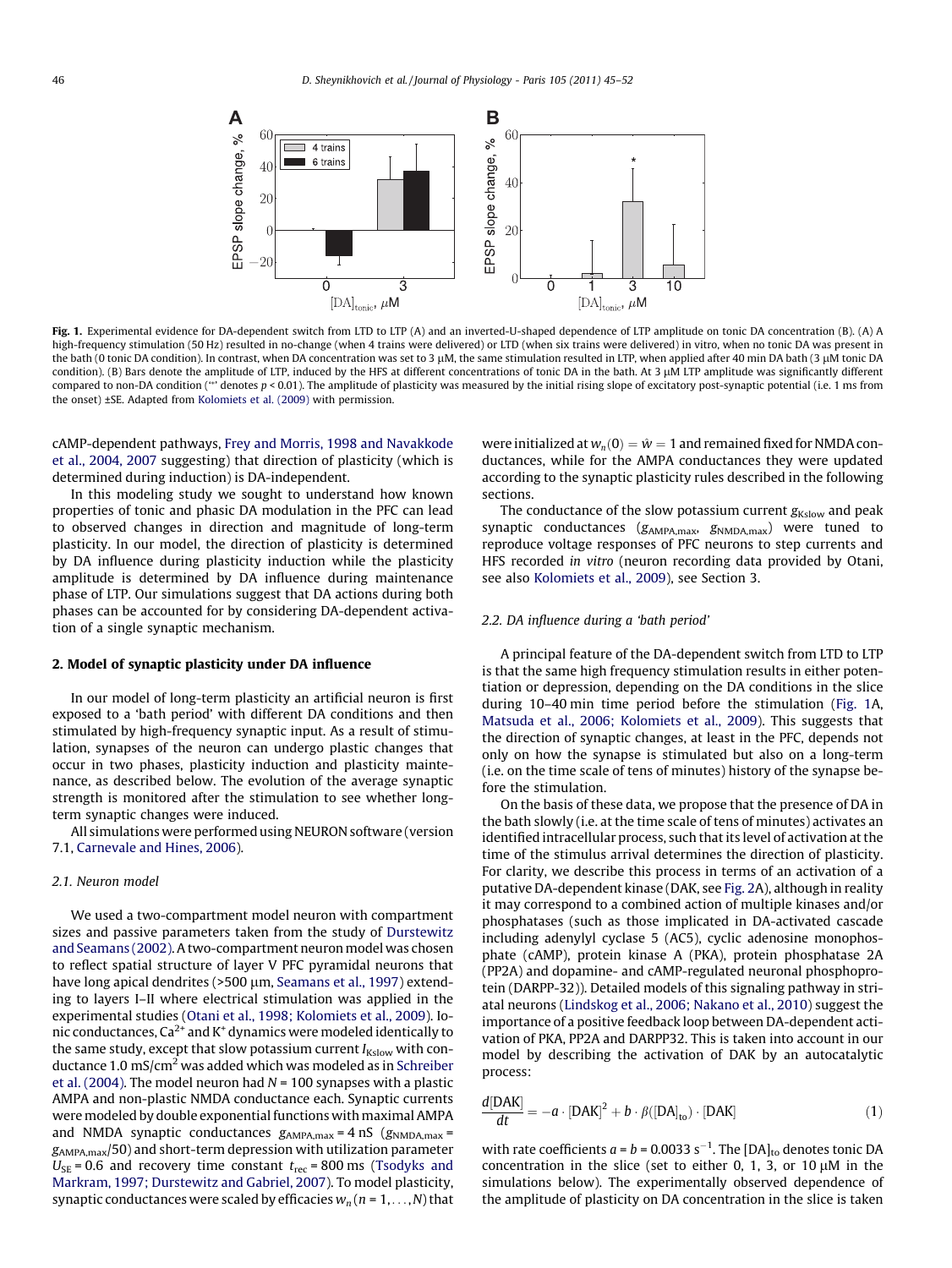<span id="page-2-0"></span>

Fig. 2. Overview of the main components of the model. (A) Evolution of [DAK] at bath DA concentrations  $[DA]_{to} = 0 \mu M$  (blue line),  $[DA]_{to} = 1 \mu M$  (green line) and  $[DA]_{to} = 3 \mu M$  (red line). The thick black line denotes the period of the DA bath. The dashed line denotes the threshold for LTP ( $\theta_{\text{LTP}}$ ). (B) Function  $\beta([DA]_{to})$  describes the modulation of the rate of [DAK] activation by tonic DA (see Eq. (2)). Colored dots mark the value of  $\beta$  for tonic DA concentrations equal to 0, 1, and 3 µM. (C) Phasic DA release in µM induced by 2 s 50 Hz stimulation. Black bar denotes stimulation time. (D) Dynamics of the z variables. In the absence of stimulation the fixed points of the synaptic state are  $z = 0$  (depression) and  $z = 1$  (potentiation), marked by the black dots. If the synapse is tagged for LTP ( $h_n = 1$ ) and  $p > 0$ , z can pass from depression for potentiation (corresponding to the movement of the phase point from the left black dot towards the red dot). For the LTD tag  $(h<sub>l</sub> = 1)$ , a synapse potentiated earlier can pass to the depressed state (corresponding to the movement of the phase point from the right black dot towards the blue dot).

into account in the term  $\beta$ ([DA]) which modulates the forward reaction rate (Fig. 2C):

$$
\beta([DA]_{to}) = -\frac{1}{s^2} \cdot ([DA]_{to} - \mu)^2 + 1 \tag{2}
$$

where  $\mu$  = 5.5  $\mu$ M determines the concentration of tonic DA at which the rate of DAK activation is fastest and  $s = 5.8 \mu M$  sets the range of concentrations at which plasticity can be induced. We chose a simple quadratic dependence on the basis of experimental data from [Kolomiets et al. \(2009\)](#page-7-0), but the exact shape of the dependence is not essential as long as the value of  $\beta$  (i) is non-zero at  $[DA]_{to} = 0$ ; (ii) has its maximum between 1 and 10  $\mu$ M [\(Kolomiets](#page-7-0) [et al., 2009](#page-7-0)). Eqs. [\(1\) and \(2\)](#page-1-0) ensure that the level of DAK activation changes in the range  $[1 - \mu^2/s^2, 1]$  depending on DA concentration in the slice.

In order to account for the time dependence of the DA influence, we assume that the activation level of the DAK above threshold  $\theta_{\text{LTP}}$  = 0.3 (denoted by the dashed line in Fig. 2A and B) at the time of stimulation is a necessary condition for LTP induction. If the activation level is lower than  $\theta_{\text{LTP}}$ , as a result of, e.g., insufficient time of DA exposure or unfavorable DA conditions, only LTD can be induced (see the next section).

## 2.3. DA influence during induction

According to the theory of synaptic tagging and capture [\(Frey](#page-7-0) [and Morris, 1997; Frey and Morris, 1998\)](#page-7-0), synaptic stimulation results in setting of 'tags' (thought to be implemented by an activated form of a particular kinase such as, e.g., CaMKII for LTP, [Reymann and Frey, 2007\)](#page-7-0) at some synapses. Tagged synapses are potentiated (if the LTP tag is set) or depressed (if the LTD tag is set) for a period of time <40 min, corresponding to an early phase of LTP or LTD. In order to maintain these changes for a longer period of time, protein synthesis is required (see Section [2.4\)](#page-3-0).

Similarly to [Clopath et al. \(2008\)](#page-7-0) (see also [Abarbanel et al.,](#page-7-0) [2005](#page-7-0)) we model synaptic tags by binary variables  $l_n$  and  $h_n$  corresponding to LTD and LTP tags, respectively, at each synapse n. Only one of the tags can be equal to 1 at any time and the non-tagged state corresponds to  $h_n = 0$ ,  $l_n = 0$ . The probability of setting a tag, i.e. plasticity rate, is given by:

$$
\rho = A \cdot g_{syn} \cdot [V - \theta_V]^+ \tag{3}
$$

where  $g_{syn}$  is the total synaptic conductance,  $V$  is membrane voltage at the synapse and  $[\cdot]^+$  denotes rectification, i.e.  $[x]^+$  = x if  $x > 0$  and zero otherwise. The constant parameter  $A > 0$  was tuned such that in the simulations below  $\sum_{n}$   $(h_n + l_n) \le N$  (i.e. it was fixed with respect to the simulation time step and kept the same for all simulations). The rise in synaptic conductance  $g_{syn}$  serves as a presynaptic spike detector. According to Eq. (3), a synapse can become tagged only if the neuron is depolarized as a consequence of the synaptic input above the threshold value  $\theta_V$  = -50 mV. A tag represents only a temporary change at the synapse and so a tagged synapse will return to an initial state with stochastic rates  $k_l$  = 0.033 min<sup>-1</sup> (for an LTD tag) and  $k_H = 0.083$  min<sup>-1</sup> (for LTP an tag), unless it is consolidated.

The plasticity rate  $\rho$  (Eq. (3)) determines when a tag is set, but it does not determine the type of tag. In the present model, the tag will be either LTD or LTP depending on the value of [DAK] at the time of the stimulation (Eq. [\(1\)\)](#page-1-0). Thus, a synapse that has no tags set, can change its state under the following conditions:

- if  $0$  < [DAK]  $\le \theta_{\text{LTP}}$ , the synapse switches to the state  $l_n = 1$ ,  $h_n$  = 0 (i.e. LTD tag is set) with probability  $\rho_{\rm LTD}$  given by Eq. (3) with  $A = A_{\text{LTD}} = 4 \times 10^{-4} \text{ nA}^{-1}$
- if [DAK] >  $\theta_{\text{LTP}}$ , the synapse switches to the state  $l_n = 0$ ,  $h_n = 1$ (i.e. LTP tag is set) with probability  $\rho_{\rm LTP}$  given by Eq. (3) with  $A = A_{\text{LTP}} = 10^{-4} \text{ nA}^{-1}$
- otherwise, the synapse remains in the non-tagged state  $l_n = 0, h_n = 0.$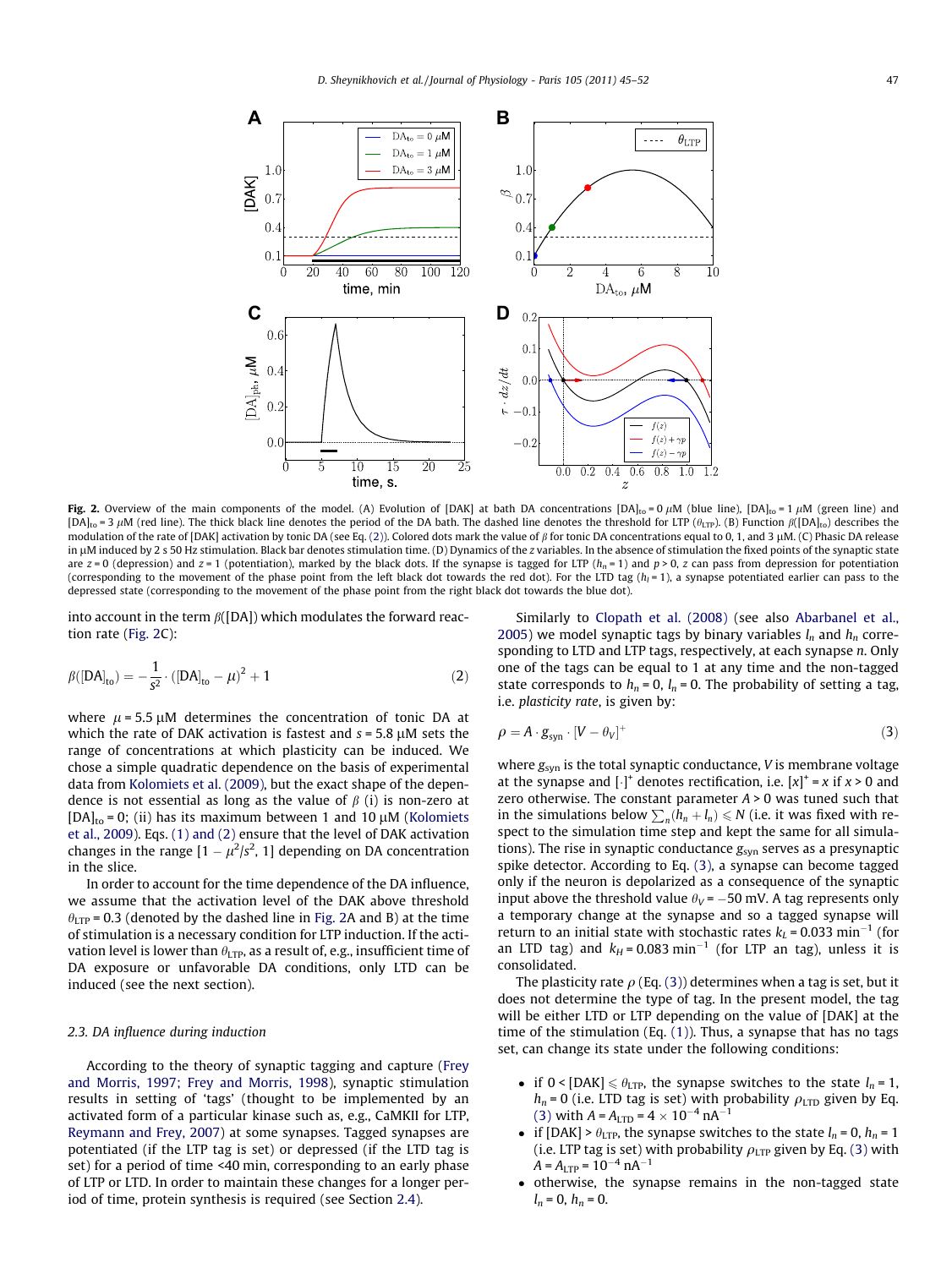### <span id="page-3-0"></span>2.4. DA influence during maintenance

As a result of stimulation, plastic changes can be induced at some synapses with corresponding transient increase (early-LTP) or decrease (early-LTD) in their strength. These transient changes may become persistent if plasticity related proteins (PRPs) are synthesized and reach the tagged synapse ([Frey and Morris, 1997\)](#page-7-0). Protein synthesis is under control of DA ([Navakkode et al., 2007\)](#page-7-0).

DA signaling in the PFC occurs in two distinct modes [\(Grace,](#page-7-0) [1991; Goto et al., 2007](#page-7-0)). Tonic, or background, DA signal provides a constant low concentration of DA that is simulated in slice experiments by low-concentration DA bath. This signal is thought to be provided by the background population activity of dopaminergic neurons in the VTA [\(Goto et al., 2007; Floresco et al., 2003\)](#page-7-0). Phasic, or event-related, release of DA occurs as a result of burst firing of DA neurons in response to salient environmental stimuli. In slices, high-frequency stimulation results in DA release from dopaminergic axon terminals present in the slice that can be considered as an in vitromodel of the event-related DA release ([Young and Yang,](#page-7-0) [2005; Kolomiets et al., 2009\)](#page-7-0). It has been suggested that DA action in the PFC is determined by the relative values of tonic vs phasic DA levels ([Grace, 1991; Kolomiets et al., 2009](#page-7-0)).

While tonic DA signal in our model exerts its influence via the DA-dependent activation of DAK as described in the previous section, the phasic DA signal is modeled according to the study of DA release kinetics in the prefrontal cortex [\(Garris and Wight](#page-7-0)[man, 1994\)](#page-7-0). In their model, each stimulation pulse releases a fixed quantity of DA (denoted as  $[DA]_p = 10.7$  nM) into extracellular fluid, while DA uptake is governed by a first-order process with rate  $k = 0.53$  s<sup>-1</sup>:

$$
\frac{d[DA]_{\text{ph}}}{dt} = -k \cdot [DA]_{\text{ph}} \tag{4}
$$

A 2 s train of 50 Hz stimulation results in phasic DA release with the amplitude of about 6.5  $\mu$ M and decay period of  $\approx$  5 s ([Fig. 2C](#page-2-0)).

Protein synthesis is controlled by both phasic and tonic DA levels and is described by a first-order process:

$$
\frac{dp}{dt} = k_f \cdot [DA]_{ph} \cdot [DAK] \cdot (1 - p) - k_b \cdot p \tag{5}
$$

where  $p$  denotes the concentration of synthesized proteins (in dimensionless units with the maximal value of 1),  $k_f = 0.17$  mM/s and  $k_b = 2.8 \times 10^{-4} \text{ s}^{-1}$  are the forward and backward rate coefficients. According to Eq. (5) the concentration of PRPs starts to grow upon stimulation-induced phasic DA release, and the growth rate is proportional to the concentration of active DAK. The latter is determined by the background DA concentration (see Eqs. [\(1\) and \(2\)\)](#page-1-0).

Finally, the protein-synthesis-dependent consolidation of a synapse is modeled by a bistable process, similar to that proposed by [Lisman \(1985\)](#page-7-0) (see also [Lisman, 1989; Pi and Lisman, 2008;](#page-7-0) [Clopath et al., 2008\)](#page-7-0). More specifically, the consolidated state of synapse *n* is described by variable  $z_n$  governed by the following differential equation:

$$
\tau_z \frac{dz_n}{dt} = f(z_n) + \gamma (h_n - l_n) p \tag{6}
$$

where  $f(z_n) = z_n(1 - z_n)(z_n - 0.6)$  is shown in [Fig. 2D](#page-2-0) (black line),  $\tau_z$  = 2 min and  $\gamma$  = 0.35. In the absence of plasticity related proteins (i.e.  $p = 0$ ) or if no tags are set at the synapses (i.e.  $h_n = 0$  and  $l_n = 0$ ), Eq. (6) describes bistable dynamics with two stable states  $z_n = 0$  and  $z_n$  = 1 (denoted by black dots in [Fig. 2D](#page-2-0)), that represent persistently depressed or persistently potentiated state of the synapse, respectively. When a tag is set at the synapse and the concentration of PRPs is sufficiently high,  $z_n$  can pass from depression to potentiation (i.e. if  $h_n = 1$  and  $l_n = 0$ , along the red arrow in [Fig. 2D](#page-2-0)), or from potentiation to depression (if  $h_n = 0$  and  $l_n = 1$ , along the blue arrow

in [Fig. 2D](#page-2-0)). When one of the stable states is reached, it is kept indefinitely long, unless a new stimulation induces a switch between states. Initially, 1/3 of the synapses are in a persistently potentiated state (i.e.  $z_n = 1$ ) ensuring the capacity of the neuron to express late LTD [\(O'Connor et al., 2005](#page-7-0)). A potential biological candidate for  $z_n$  is protein kinase Mζ, necessary for late phase LTP ([Sajikumar et al.,](#page-7-0) [2005](#page-7-0)).

The synaptic weight change as a result of stimulation has contributions both from induction and maintenance phases:

$$
\Delta w_n = \hat{w} \cdot (h_n - 0.5 \cdot l_n + 2 \cdot z_n) \tag{7}
$$

where  $\hat{w}$  is the weight value before stimulation. According to Eq. (7), plasticity induction phase results in a transient weight change when  $h_n = 1$  or  $l_n = 1$  (corresponding to early LTP or early LTD, respectively), since synaptic tags decay to zero with time. Efficacy of transient depression is twice smaller than that of potentiation in order to reflect experimental evidence from minimal experiments in hippocampal slices ([O'Connor et al., 2005\)](#page-7-0). The long-term change in the synaptic efficacy is encoded by the changes in the  $z_n$ variable, resulting from the coincident setting of synaptic tags and protein synthesis ([Frey and Morris, 1998; Clopath et al., 2008](#page-7-0)). In [Figs. 4–6,](#page-4-0) the average change in synaptic weight is measured as  $\langle w/w(0) \rangle$  where  $\langle w \rangle = N^{-1} \cdot \sum_n (\hat{w} + \Delta w_n)$  (see Eq. (7)).

## 3. Results

Influence of DA on long-term plasticity was investigated by stimulating the artificial neuron with HFS (3 or 6 trains of 100 pulses at 50 Hz) under various DA conditions and monitoring the evolution of the average synaptic strength for several hours after the stimulation. Below we show that the simulated neuron behaves similarly to real PFC neurons in relevant stimulation regimes and that DA-modulation of plasticity in these neurons reproduces neurophysiological data ([Matsuda et al., 2006; Kolomiets et al.,](#page-7-0) [2009\)](#page-7-0).

### 3.1. Reproduction of voltage response of PFC neurons

Most of the neurons recorded in the studies by [Kolomiets et al.](#page-7-0) [\(2009\) and Matsuda et al. \(2006\)](#page-7-0) were regularly spiking and their response to the HFS exhibited strong adaptation (an example of the response of one such neuron to a step current and HFS is shown in [Fig. 3,](#page-4-0) top row). Since we were interested in reproducing DA effects on PFC neurons, we first ensured that the neuron model we use is capable of reproducing responses of real PFC neurons to step currents and HFS. Spiking frequency in response to step currents was tuned by adjusting the conductance of the slow potassium current [\(Schreiber et al., 2004](#page-7-0)) (see [Fig. 3A](#page-4-0), bottom row). Fast adaptation during HFS in the model is due to short term depression ([Tsodyks and Markram, 1997\)](#page-7-0) (see [Fig. 3B](#page-4-0), lower panel).

### 3.2. Synaptic plasticity in the absence of tonic DA

We then tested whether long-term synaptic plasticity can be induced by HFS in the absence of tonic DA. Weak stimulation (3 trains of 100 pulses at 50 Hz) did not result in a significant change of synaptic strength one hour after the stimulation ([Fig. 4A](#page-4-0), top) whereas a longer stimulus (6 trains at the same frequency) resulted in long-term LTD [\(Fig. 4B](#page-4-0), top).

In the absence of tonic DA, activation of DAK is lower than the threshold for LTP (see [Fig. 2](#page-2-0)A) and hence only LTD can be induced in the model by the HFS in these conditions. Initial strong depression of synaptic weights shortly after stimulation is due to the contribution from synaptic tags (shown by blue lines in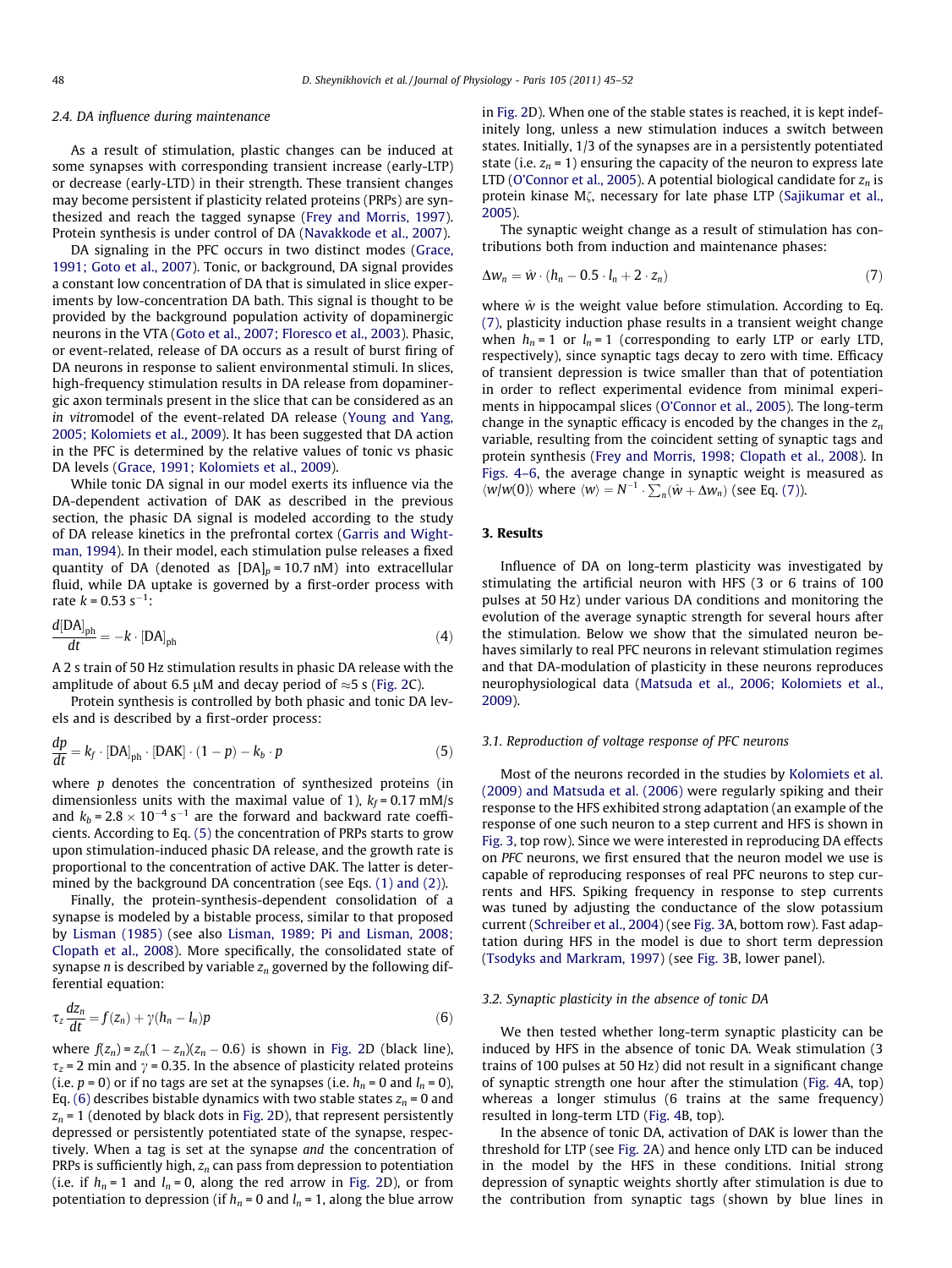<span id="page-4-0"></span>

Fig. 3. Voltage responses of real (top row, data provided by S. Otani) and simulated (bottom row) PFC neurons to injected step currents (A) and HFS at 50 Hz (B). (A) Current amplitudes 0.4 nA (left column) and 0.5 nA (right column), duration 500 ms. (B) First 500 ms of the response to the HFS.



Fig. 4. Synaptic plasticity in the absence of tonic DA as a result of stimulation by weak HFS (3 trains at 50 Hz, A) or strong HFS (6 trains at 50 Hz, B) applied at t = 40 min. Top row: Evolution with time of the average weight change  $\langle w \rangle(w(0))$  (see Section [2.4](#page-3-0)) of one simulated neuron. Bottom row: Evolution of synaptic tags (blue line), consolidation variables (red line) and the concentration of synthesized PRP (green line) in the model. Only persistently potentiated synapses can undergo LTD in the model. Hence, we assume that  $\sum_{n} z_n = 30$  before the stimulation started (see Section [2.4\)](#page-3-0).

Fig. 4, see also Eq. [\(7\)](#page-3-0)). This depression is transient, since synaptic tags decay to zero within 1–1.5 h after stimulation.

Protein synthesis is necessary in order to consolidate tagged synapses in the depressed state. The concentration  $p$  of synthesized PRPs (shown by green lines in Fig. 4) grows as a result of phasic DA input, which is larger in the case of stronger stimulation. Synaptic weights at the late phase of plasticity are controlled by consolidation variables  $z_n$  (shown by red lines in Fig. 4). Initially, 30% of synapses are potentiated so that  $\sum_{n} z_n(0) = 30$ . When the concentration of PRP rises, tagged synapses can pass from the persistently potentiated  $(z_n = 1)$  to the persistently depressed  $(z_n = 0)$  state, resulting in a smaller number of persistently potentiated synapses, i.e. in late Ltd.

In Fig. 4B, a stronger stimulation resulted in a higher number of tagged synapses as well as in a higher phasic DA input, both contributing to the number of synapses that expressed late LTD, and hence to a persistently decreased average synaptic weight of the neuron. Since the direction of plasticity is determined by the DAK concentration at the time of induction, LTD will also be induced in our model after a short term application of non-zero DA concentrations (i.e. before the [DAK] crosses the dashed line in [Fig. 2](#page-2-0)A), consistently with experimental data ([Law-Tho et al.,](#page-7-0) [1994; Otani et al., 1998\)](#page-7-0).

## 3.3. Synaptic plasticity in the presence of tonic DA

Next, we studied how the sign and magnitude of plasticity changes in our model depending on different tonic DA conditions. DA bath was simulated by setting  $[DA]_{to}$  to 1, 3, or 10  $\mu$ M at time  $t = 0$ . At  $t = 40$  min the same 50 Hz HFS stimulation as before was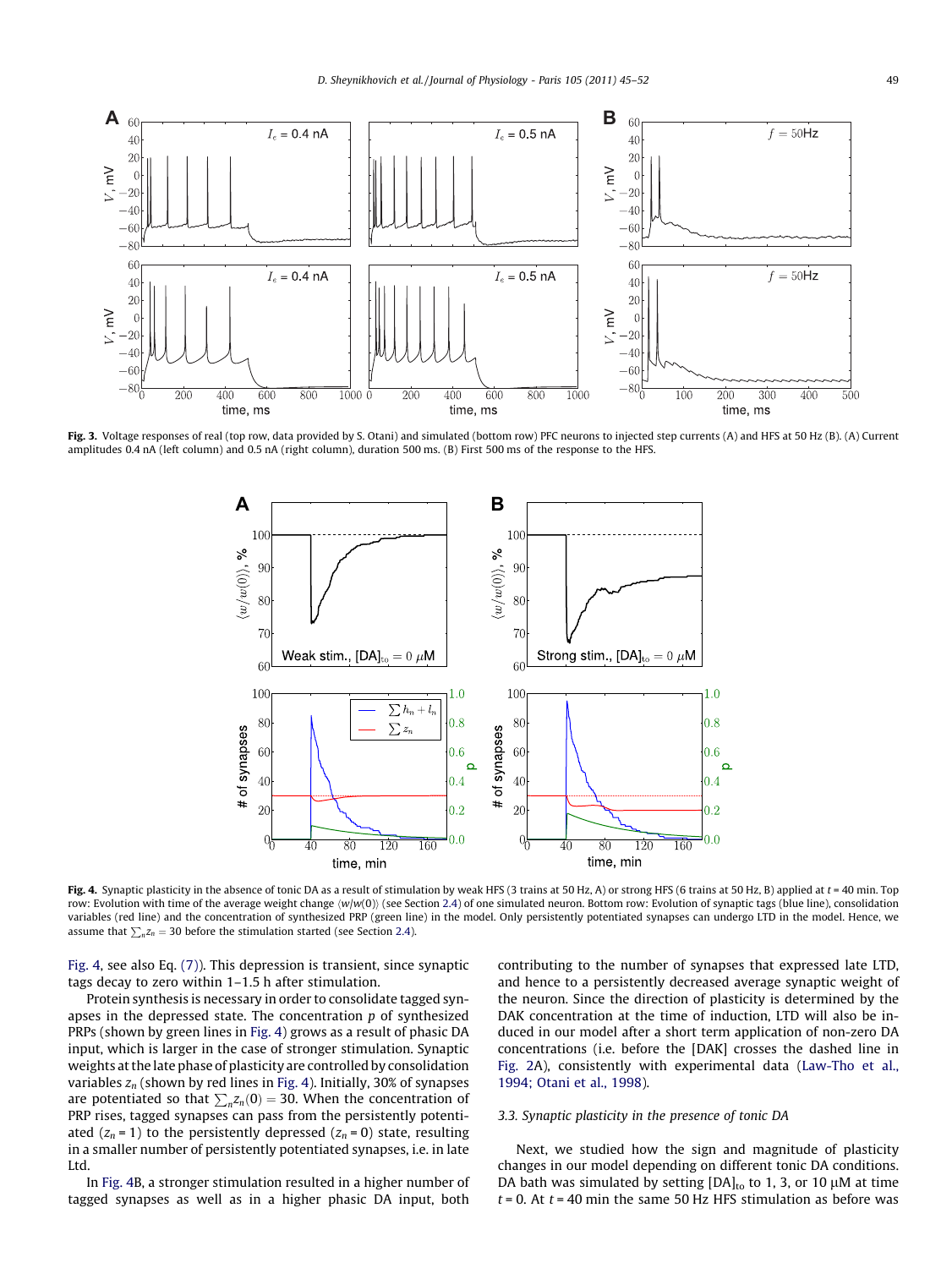delivered and the change in synaptic efficacy was measured according to Eq. [\(7\)](#page-3-0) for two hours after stimulation. The only way tonic DA concentration influences plasticity in our model is through the activation of DAK. Hence, DA bath at different concentrations corresponds in our model to different values of [DAK] at the time of the stimulation (see [Fig. 2A](#page-2-0) and B).

The same HFS that resulted in LTD in the absence of tonic DA, led to strong LTP after 40 min application of  $3 \mu M$  DA (Fig. 5A, top), while the magnitude of LTP decreased at  $1 \mu$ M (Fig. 5B, top) and 10 µM (identical, not shown) reproducing the data reported in [Kolo](#page-7-0)[miets et al. \(2009\)](#page-7-0). The mechanism of modulation of the LTP amplitude is similar to that for LTD (see previous section), with two main differences. First, for DA concentrations explored here, the DAK activation reached the threshold for LTP, such that the plasticity direction switched from depression to potentiation. Second, the rise in DAK concentration due to the presence of tonic DA led to a faster protein synthesis (Eq. [\(5\),](#page-3-0) green lines in Fig. 5, bottom row), resulting in different LTP amplitudes for different concentrations of tonic DA.

In summary, our model reproduces the main features of DA modulation of long-term synaptic plasticity observed in vitro ([Fig. 1,](#page-1-0) [Kolomiets et al., 2009; Matsuda et al., 2006](#page-7-0)). First, the model exhibits DA-dependent switch from LTD to LTP under the same HFS ([Fig. 6A](#page-6-0)). Second, in the LTP regime, the magnitude of LTP follows an inverted-U-shaped dependence on the concentration of tonic DA ([Fig. 6B](#page-6-0)). Both of these effects are due to the assumption that extracellular tonic DA activates an intracellular process (e.g., a protein cascade) in a DA-concentration-dependent manner. The level of activation determines directly whether depression or potentiation can be induced (during plasticity induction phase). In addition, it indirectly determines the magnitude of plasticity by influencing the rate of PRP synthesis. A phasic release of DA is necessary for the late phase of LTP, as was observed in prefrontal slices ([Huang et al., 2004](#page-7-0)).

### 4. Discussion

In this work we proposed a mechanism of DA influence on longterm plasticity within the PFC, induced by HFS. In this mechanism, the sign of plasticity is determined by background DA conditions, whereas the magnitude of plasticity depends on the relative levels of phasic DA release and tonic DA concentration. Moreover, the model makes a specific prediction about the existence of a single DA-dependent mechanism that influences plasticity during both induction and maintenance phases.

In a 'standard model' of synaptic plasticity, the sign of plasticity is thought to be determined by a rise of calcium concentration at the synapse, resulting from synaptic stimulation [\(Lisman, 1985;](#page-7-0) [Shouval et al., 2002](#page-7-0)). The calcium rise is a detector of coincidence between pre-synaptic stimulation and post-synaptic activity. More recent models suggest that the sign of plasticity may depend on more than one coincidence detector, acting on time scales of up to 1 s ([Karmarkar and Buonomano, 2002; Pfister and Gerstner,](#page-7-0) [2006\)](#page-7-0). In contrast, experimental data on prefrontal long-term plasticity [\(Matsuda et al., 2006; Kolomiets et al., 2009](#page-7-0)) suggest that DA conditions in the slice 20–40 min before the stimulation determine the direction of synaptic changes. Thus, dopamine modulation, at least in the PFC, is a determinant of the sign of long-term synaptic changes which can act in addition to coincidence detectors at the synapse. Here we propose that when present in the slice, DA slowly activates a synaptic mechanism, possibly a protein cascade, that determines the sign of synaptic changes. In order to highlight the role of DA in determining plasticity sign, we used a simplified learning rule that coupled pre-synaptic and post-synaptic activity without attempting to model more complex plasticity phenomena (see [Shouval et al., 2002; Clopath et al., 2008](#page-7-0) for more realistic learning rules).

There are a number of potential candidates for the putative DA-activated mechanism in the PFC neurons. First, experimental results by [Otani et al. \(1999\) and Kolomiets et al. \(2009\)](#page-7-0) suggest an implication of extracellular signal-regulated kinases (ERK1/2, also known as MAPK) in both prefrontal LTD and LTP. Namely, the application of a specific ERK inhibitor PD98059 blocked both the LTD (induced by 50 Hz HFS after 15 min application of 100  $\mu$ M DA, ([Otani et al., 1999\)](#page-7-0)) and LTP (induced by the same HFS after 40- min bath with 3 µM DA, [\(Kolomiets et al., 2009](#page-7-0))). Moreover, in the LTP experiments, western blot analysis has shown a significant enhancement of ERK1/2 phosphporylation after 3  $\mu$ M DA bath, but not after 1 and 10  $\mu$ M bath (in which LTP amplitude was absent). However, in both the LTD and LTP (i.e. at  $3 \mu$ M) conditions the phosphorylation levels of ERK1/2 were similar, suggesting that the sign of plasticity is not determined by ERK activity in a way predicted by our model. Second, assuming that ERK activation is necessary to produce



Fig. 5. Synaptic plasticity after DA bath at concentrations  $3 \mu M$  (A) and  $1 \mu M$  (B). Weak HFS (3 trains at 50 Hz) was applied at  $t = 40$  min. See caption of [Fig. 4](#page-4-0) for details.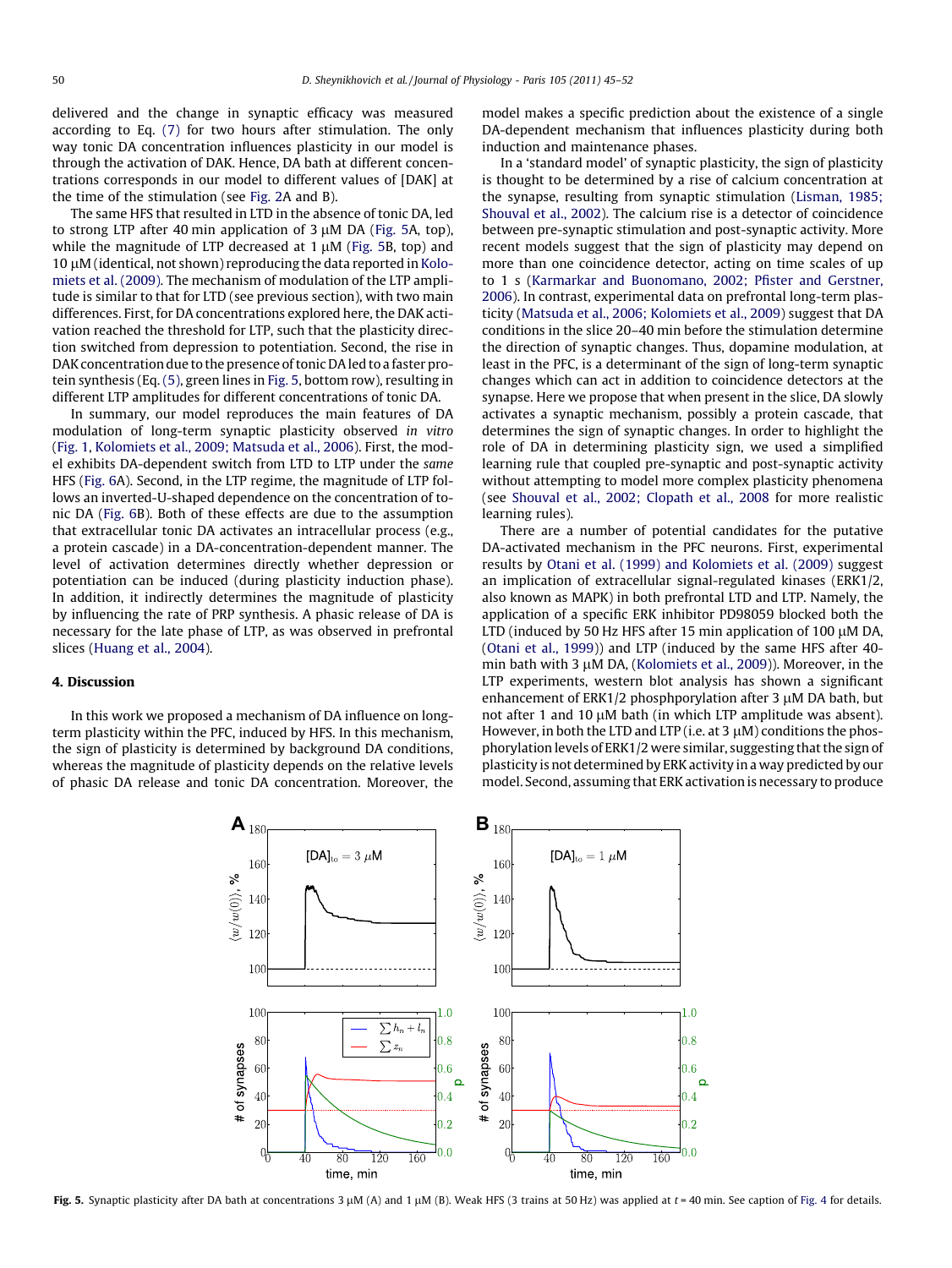<span id="page-6-0"></span>

Fig. 6. A summary of simulated DA influence on long-term plasticity in the simulated PFC neurons. The bars correspond to the magnitude of plasticity (average weight change over 10 neurons in % relative to baseline ±STD) 120 min after the HFS application at different tonic DA concentrations. A. DA-dependent switch from LTD to LTP when tonic DA concentration changes from 0 to 3 µM. B. The LTP magnitude follows an inverted-U-shaped dependence from tonic DA concentration.

LTP and LTD, it is possible that protein kinases upstream from ERK could mediate DA-dependent plasticity changes. A potential candidate for DA-activated kinase is protein kinase C (PKC), acting upstream of ERK and implicated in both LTP and LTD in the hippocampus ([Malenka and Bear, 2004\)](#page-7-0). Recently, it has been shown that D1 receptor can be coupled to phospholipase C and activate PKC (see [Seamans and Yang, 2004](#page-7-0) for a review). Interestingly, both LTP and LTD in the PFC depend on the activation of metabotropic glutamate receptors, activation of which is also linked to phospholipase C and PKC ([Otani et al., 2002](#page-7-0)).

A third potential candidate is PKA. Dopamine activates intracellular cascades via its action on five DA receptors divided into two receptor families. The D1-receptor family (D1 and D5) and D2-receptor family (D2–D4) are positively and negatively coupled to the production of cAMP, respectively (but see [Floresco et al.,](#page-7-0) [2006](#page-7-0) for the evidence of specific function of D4 receptors in the PFC). Elevation of cAMP activates PKA, phosphorylation and dephosphorylation of which were shown to correlate with LTP and LTD, respectively, in the hippocampus ([Malenka and Bear,](#page-7-0) [2004](#page-7-0)). In the PFC, PKA levels were shown to increase during LTP induction ([Jay et al., 1998](#page-7-0)), LTP in DA transporter knock-out mice and LTD in rats were prevented by PKA inhibitors [\(Xu et al.,](#page-7-0) [2009; Otani et al., 2002](#page-7-0)). In an ongoing modeling study we are testing a hypothesis that DA via D1 and D2 receptor family change PKA activation levels by opposite modulation of cAMP production. A decrease in PKA activity will lead to LTD, while increased PKA activation will inhibit protein phosphatase 1 (PP1) and thereby disinhibit CaMKII phosphorylation and lead to LTP ([Malenka and Bear,](#page-7-0) [2004; Graupner and Brunel, 2010](#page-7-0)).

There is a general agreement in the literature about the distinction between tonic and phasic DA signalling in the PFC [\(Lavin](#page-7-0) [et al., 2005; Seamans and Yang, 2004](#page-7-0)). This distinction is based on studies examining midbrain DA neurons activity ([Grace, 1991;](#page-7-0) [Floresco et al., 2003\)](#page-7-0), microdialysis measurements of extracellular DA concentration in the PFC [\(Hedou et al., 2001\)](#page-7-0), and voltammetric measurements of phasic DA release following stimulation of DA neurons ([Garris and Wightman, 1994](#page-7-0)). However, how these differential signals are detected by prefrontal neurons is not clear. In our model, tonic DA concentration and phasic DA release are described by separate variables. There are three possible ways of how the two signals can be distinguished by prefrontal neurons. First, this distinction can be based on separation of time scales. Indeed, changes in tonic DA concentration occurs on time scale of tens of minutes, or DA levels can be persistently elevated (e.g., after chronic stress) or decreased (e.g. in DAT-knockout mice) conditions. In contrast, phasic DA release occurs on the time scale of seconds. Separate synaptic processes can be sensitive to fast and slow changes in DA concentration, enabling separation of the tonic and phasic DA signals. Second, it is possible that the two signaling modes are distinguished due to different affinities of DA receptors. Tonic DA level may be sufficient to strongly activate high-affinity D2 receptors, but weakly activate low-affinity D1 receptors. Phasic bursts will then preferentially activate D1 receptors ([Dreyer et al., 2010\)](#page-7-0). Third, differential localization of D2/D1 receptor types can give rise to the separation of signaling modes. One hypothesis suggests that synaptically located D2 receptors will be preferentially activated by phasic bursts, while tonic DA signal may reach extrasynaptically located D1 receptors [\(Seamans and Yang, 2004\)](#page-7-0).

A large body of experimental and theoretical studies address the role of DA for (short-term) working memory (see [Seamans](#page-7-0) [and Yang, 2004](#page-7-0) for a review of experimental data and [Durstewitz](#page-7-0) [et al., 2000b; Cohen et al., 2002; Rolls et al., 2008](#page-7-0) for a review of theoretical studies). Assuming that both working memory and long-term memory involve the same synapses, a question arises about the dual role of DA in these two types of memory processes. Existing theories of DA modulation of working memory suggest that optimal levels of tonic DA improve stability of neural patterns representing items (or goals) in working memory ([Durstewitz](#page-7-0) [et al., 2000a; Cohen et al., 2002](#page-7-0)), whereas phasic DA works as a gating mechanism to store relevant inputs in the working memory ([Braver and Cohen, 1999,](#page-7-0) for an alternative hypothesis of DA action in the PFC see [Dreher and Burnod, 2002\)](#page-7-0). Although more work will be required to make a definite link between these theories and experimental data on long-term memory, we note that our results are consistent with these theories. Indeed, (i) optimal levels of tonic DA in our model correspond to enhanced LTP, which is consistent with the idea of storing stable working memory representations in long term memory; and  $(ii)$  phasic DA is necessary for induction and maintenance of long-term memories which is consistent with the role of phasic DA in reward signaling and gating mechanisms mentioned earlier. In general, our results are in line with the general theory of the role of PFC in executive memory ([Fuster, 1995; Miller and Cohen, 2001](#page-7-0)) in which PFC networks store the task model in long-term memory which is reactivated into working memory each time when the task is encountered ([Touzani et al., 2007](#page-7-0)).

The work presented in this paper is a first step towards addressing the role of phasic and tonic DA in long-term memory in the PFC. Simple phenomenological models of memory formation, such as the one described here, are important to provide a link between electro-physiological data and potentially related cellular mechanisms. Moreover, these models may give an insight into cooperative action of working and long-term memory for the implementation of PFC-dependent cognitive behaviors, and the role of DA in these memory processes.

### Acknowledgments

This work is granted by French National Research Agency, Project EVO-NEURO ANR-09-EMER-005.